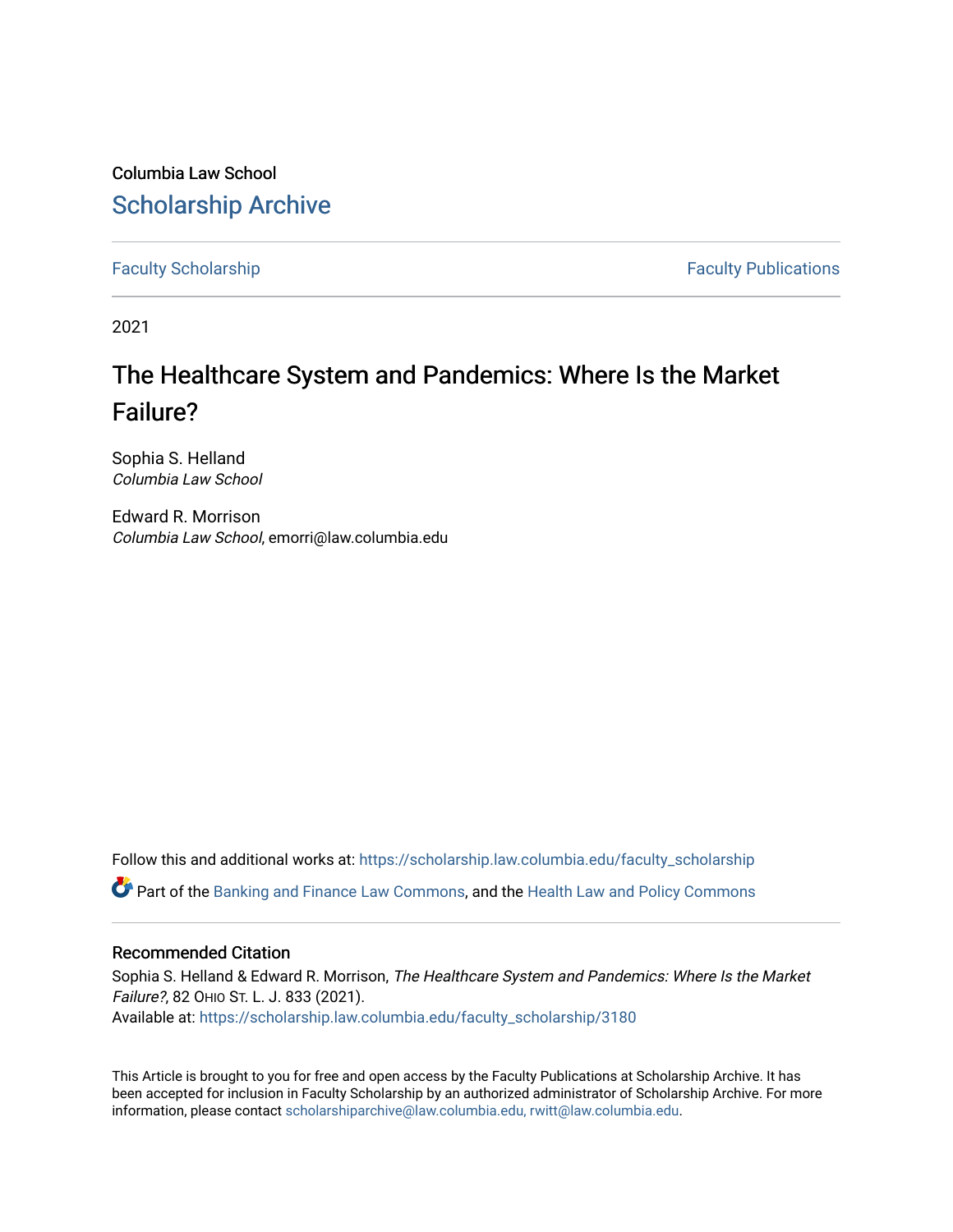# **The Healthcare System and Pandemics: Where Is the Market Failure?**

SOPHIA S. HELLAND<sup>\*</sup> & EDWARD R. MORRISON<sup>†</sup>

TABLE OF CONTENTS

| II. SYSTEMIC RISK AND THE CASE FOR MACROMEDICAL       |  |
|-------------------------------------------------------|--|
|                                                       |  |
| III. THE LIMITED CASE FOR MACROMEDICAL REGULATION836  |  |
| IV. WHAT SHOULD MACROMEDICAL REGULATION LOOK LIKE?839 |  |
|                                                       |  |

#### I. INTRODUCTION

Barak D. Richman and Steven L. Schwarcz argue that healthcare providers played a central—and failing—role in stemming the fallout from the COVID-19 pandemic.1 Analogizing to the financial crisis of 2008, they view our healthcare system as a collection of providers, each maximizing returns to its own stakeholders in a laissez-faire regulatory environment that ignored the essential interconnectedness of providers.2 Because neither hospitals nor regulators were attuned to this interconnectedness, our healthcare system was unprepared for the pandemic, resulting in a reduced standard of care.<sup>3</sup> Just as Dodd-Frank and related legislation view financial institutions as part of a larger, interconnected system that must be regulated to minimize exposure to and build robustness against shocks, so too must federal regulators approach our healthcare providers as a "system" that can work as a collective to mitigate the fallout from shocks.

We believe this narrative overstates the role of healthcare providers in managing pandemics. The narrative hinges on a theory of market failure: Healthcare providers act in their own self-interest but, in doing so, impose a negative externality by rendering the healthcare system fragile in the face of a pandemic.4 We are skeptical of this view. To explain why, we draw on an accepted framework for pandemic management: Pandemics can be prevented and managed through (i) *ex ante* investments in prevention and (ii) *ex post*

Columbia Law School.

<sup>†</sup> Columbia Law School.

We thank Joshua Faber, Stephanie Zone Klein, Barak Richman, and Steven Schwarcz for helpful comments and conversations.

<sup>1</sup> *See* Barak D. Richman & Steven L. Schwarcz, *Macromedical Regulation*, 82 OHIO ST. L.J. 727, 743 (2021).

<sup>2</sup> *See id.* at 742–43.

<sup>3</sup> *See id.* at 742–44.

<sup>4</sup> *Id.* at 763–65.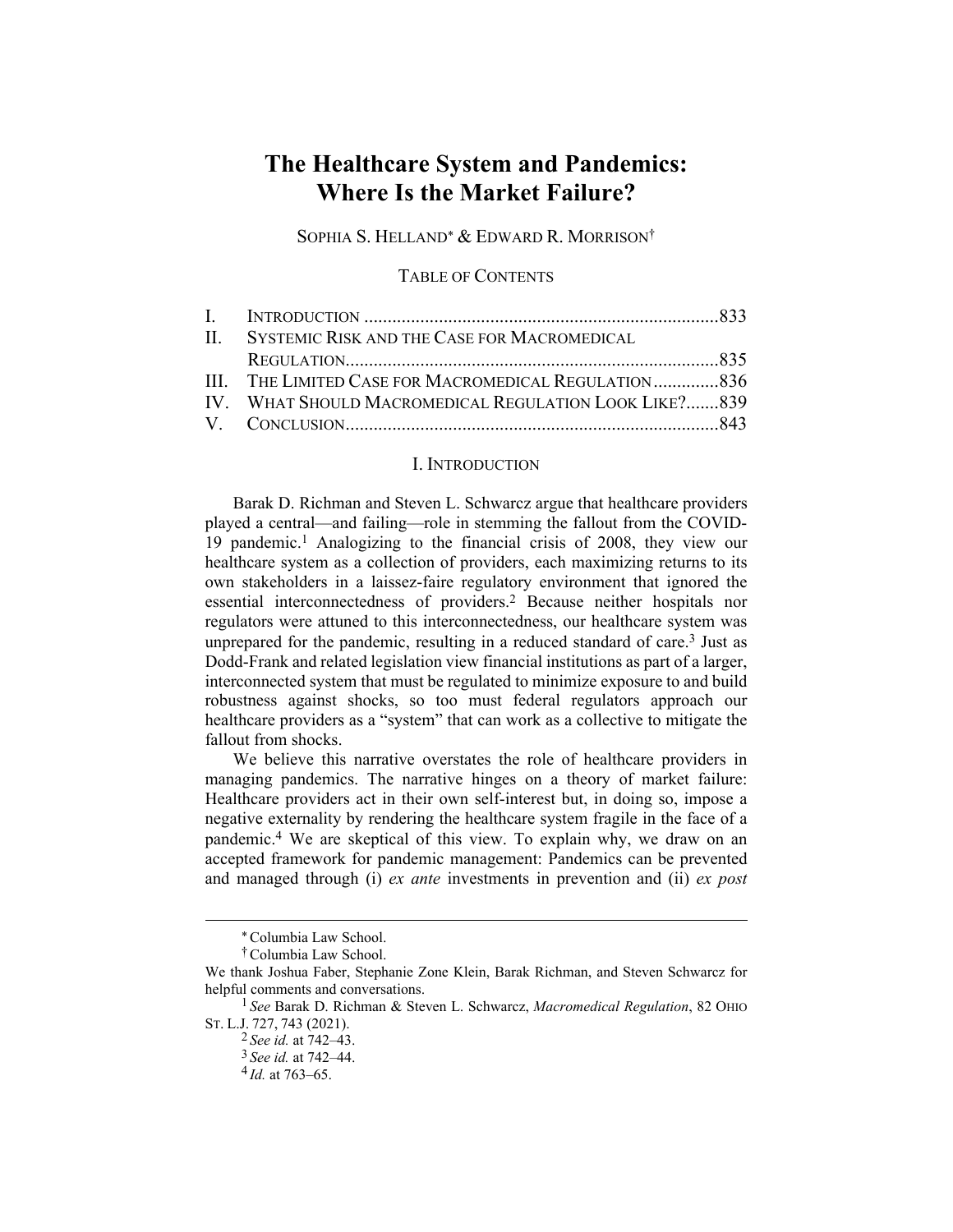strategies for containment and treatment.5 *Ex ante investments* include monitoring systems that track infections globally, scientific research targeting vaccines and therapies, policies to prevent spread, and public education programs.6 *Ex post strategies* include halting elective procedures, reallocating beds and other resources to infected patients, and sharing resources and information between healthcare providers.7 *Ex ante* investments are arguably the most important steps a government can take in handling pandemics, and yet healthcare providers play a distinctly second-order role in making these investments. We do not see evidence that, during the COVID-19 pandemic, healthcare providers failed to act as faithful agents of government policy. Thus, with respect to *ex ante* investments, we see no market failure warranting macromedical regulation of healthcare providers.

Healthcare providers do play a first-order role in implementing *ex post* strategies, including halting elective procedures and reallocating resources.<sup>8</sup> Along this dimension, Richman and Schwarcz present compelling evidence of market failure: Atomistic healthcare providers failed to share information and resources at critical moments during the pandemic's surge.<sup>9</sup> Although we agree with the authors' diagnosis of the problem, we disagree with their solution. We worry about mandates that raise provider costs, which may be difficult to pass on to patients and, as a result, trigger distress or closures with adverse consequences for patient health.10 Because public health is a social problem, like national defense, we recommend subsidies to providers that invest in pandemic-mitigation capacity (just as we have subsidized various industries during wartime efforts).<sup>11</sup> We also worry about changes to corporate governance because these changes assume that profit-maximization is what induces

6 *See* HOMELAND 2005, *supra* note 5, at 4–8.

7 *See* HOMELAND SEC. COUNCIL, NATIONAL STRATEGY FOR PANDEMIC INFLUENZA: IMPLEMENTATION PLAN 109–11 (2006), https://www.hsdl.org/?view&did=462625 [https:// perma.cc/7WQL-H8WX] [hereinafter HOMELAND 2006].

8 *See* Hailey Mensik, *Hospitals Across US Cancel Elective Procedures – Again*, HEALTHCARE DIVE (Nov. 18, 2020), https://www.healthcaredive.com/news/hospitalscancel-elective-procedures-once-again/589202/ [https://perma.cc/ZX9U-PK68]; HOMELAND 2006, *supra* note 7, at 110.

9 Richman & Schwarcz, *supra* note 1, at 767–68.

10 *See* Richard C. Lindrooth, Marcelo C. Perraillon, Rose Y. Hardy & Gregory J. Tung, *Understanding the Relationship Between Medicaid Expansions and Hospital Closures*, 37 HEALTH AFFS. 111, 117–19 (2018); Kritee Gujral & Anirban Basu, *Impact of Rural and Urban Hospital Closures on Inpatient Mortality* 14–15 (Nat'l Bureau of Econ. Rsch., Working Paper No. 26182, 2019).

 $<sup>5</sup>$ This simplifies the more detailed framework outlined by the Centers for Disease</sup> Control and Prevention and other agencies. *See, e.g.*, *Pandemic Intervals Framework (PIF)*, CDC, https://www.cdc.gov/flu/pandemic-resources/national-strategy/intervals-framework.html [https://perma.cc/4TGG-4TQ4]; HOMELAND SEC. COUNCIL, NATIONAL STRATEGY FOR PANDEMIC INFLUENZA 3 (2005), https://www.cdc.gov/flu/pandemic-resources/pdf/pandemicinfluenza-strategy-2005.pdf [https://perma.cc/38SY-23Y9] [hereinafter HOMELAND 2005].

<sup>11</sup> *See* Robert Higgs, *Wartime Prosperity? A Reassessment of the U.S. Economy in the 1940s*, 52 J. ECON. HIST. 41, 54 (1992).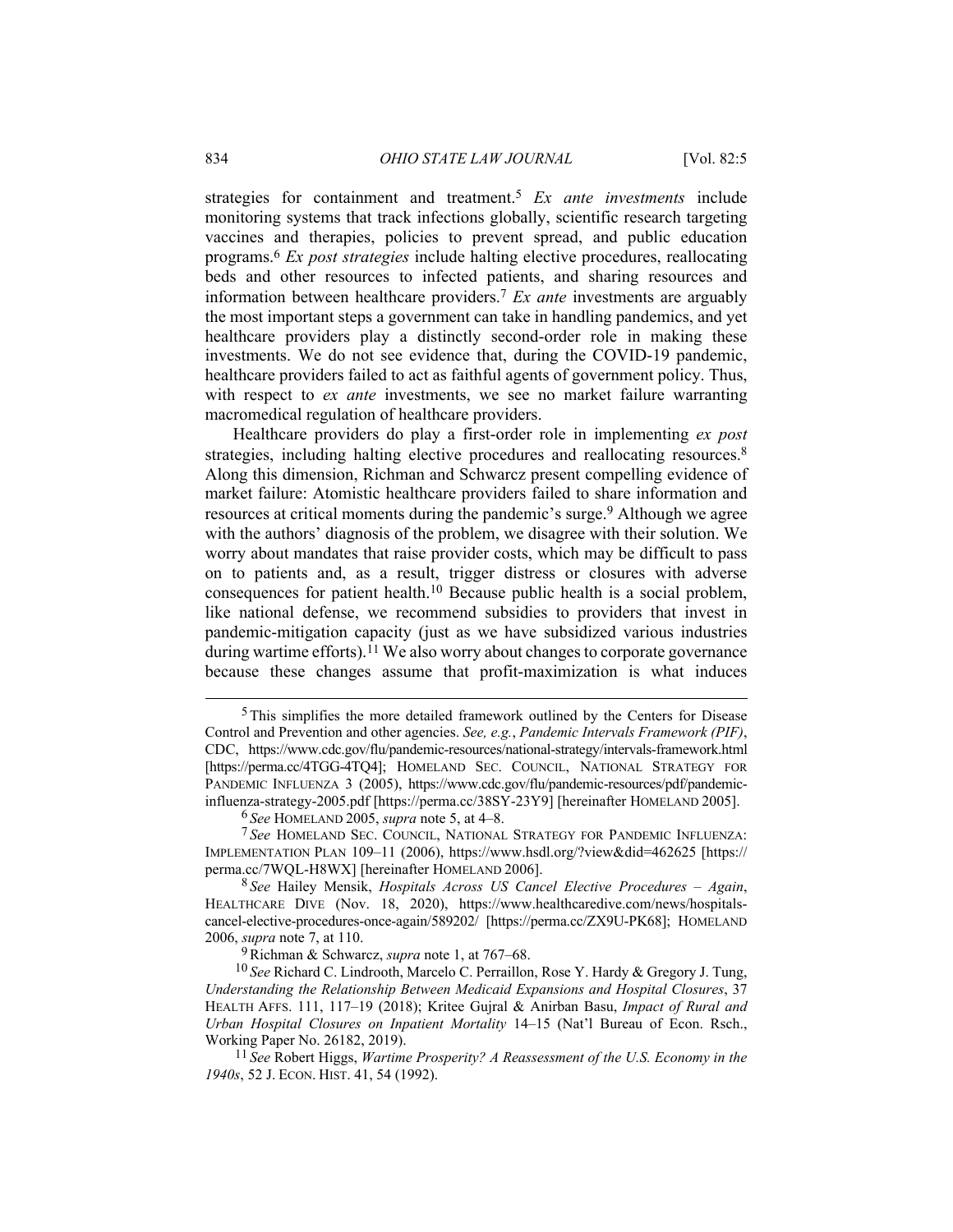atomistic behavior of providers, who ignore the consequences of their behavior for public health.12 That may be true, but more evidence is needed. And if nonprofits behave like for-profits, as the authors state,  $13$  this suggests that whatever is driving provider behavior is more complex than a simple profitmaximization motive.

#### II. SYSTEMIC RISK AND THE CASE FOR MACROMEDICAL REGULATION

Systemic risk describes the possibility that a key sector of the economy can collapse and destabilize the rest of the economy.<sup>14</sup> There are many pathways for systemic risk.<sup>15</sup> The pathway that has most concerned regulators is contagion: One institution may experience a financial shock that causes it to fail, and its failure can "infect" other firms and cause their failure.<sup>16</sup> The 2008 financial crisis illustrates the contagion phenomenon. When real estate prices plunged in multiple parts of the United States, the shock destabilized the entire financial industry because (a) the industry had created financial instruments that allowed a wide cross section of institutions to make investments keyed to the value of the same real estate; (b) financial institutions had so many claims against each other that, even if one institution had no *direct* exposure to real estate, it had *indirect* exposure via its claims against other institutions; and (c) as some banks hemorrhaged, investors worried that others might be similarly fragile and responded by restricting the supply of credit to other institutions, thereby threatening their viability.17

Richman and Schwarcz see parallels between the 2008 financial crisis and the COVID-19 pandemic.18 In the case of the pandemic, the trigger was the arrival of an infectious disease.19 The transmission mechanism was the ease with which COVID-19 can be passed between human beings, not the interconnectedness of health providers.20 But that interconnectedness was important nonetheless: It was a missed opportunity to mitigate the fallout from COVID-19 infections; providers failed to invest sufficiently in ICU beds, interhospital communications and transfers, and securing sufficient stockpiles of equipment and testing supply lines.<sup>21</sup> This failure would have been avoided,

<sup>12</sup> Richman & Schwarcz, *supra* note 1, at 769–70.

<sup>13</sup> *Id.* at 772.

<sup>14</sup> T. R. HURD, CONTAGION! SYSTEMIC RISK IN FINANCIAL NETWORKS 6 (2016).

<sup>15</sup> *See id.* at 14–16.

<sup>16</sup> PAWE<sup>Ł</sup> SMAGA, SYSTEMIC RISK CTR., THE CONCEPT OF SYSTEMIC RISK 10–11 (2014), https://www.systemicrisk.ac.uk/sites/default/files/publications/sp-5.pdf [https://perma.cc /T3J7-STFL].

<sup>17</sup> *See* Richman & Schwarcz, *supra* note 1, at 733–35.

<sup>18</sup> *Id.* at 763.

<sup>19</sup> *Id.* at 728–29.

<sup>20</sup> *Id.*

<sup>21</sup> *Id.* at 744–48.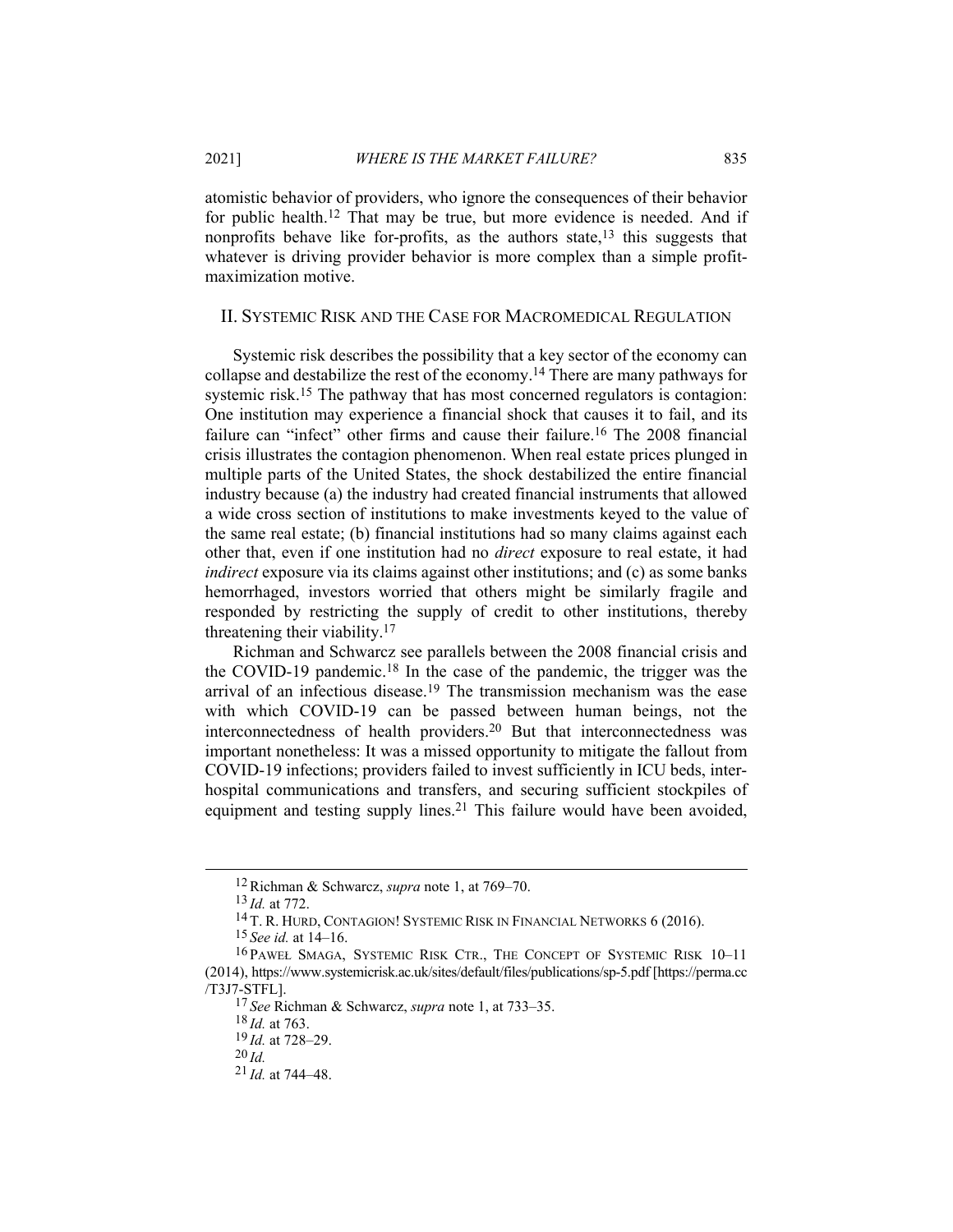Richman and Schwarcz argue, if there had been greater regulation focusing on the way the healthcare industry operates as a system.22

Richman and Schwarcz argue that healthcare regulators should follow the lead of regulators in the wake of the 2008 financial crisis: Financial regulators implemented a four-prong approach to managing systemic risk in the financial sector: (i) limiting risk-taking behavior that generates negative externalities; (ii) increasing the resilience of financial institutions by increasing the financial resources available to manage, withstand, and prevent the spread of a shock; (iii) managing market failures, including agency problems and misinformation; and (iv) vesting the federal government with power to stem contagion.23 Richman and Schwarcz recommend the same approach for the healthcare sector. First, because profit-seeking hospitals underinvest in public health, regulators should "require hospitals to assume financial responsibility for the costs of pandemics" and invest in capacity to address sudden demand surges.<sup>24</sup> Second, regulators should require hospitals to collect and share data on caseloads and the use of key resources.25 Hospitals should also be stress-tested to gauge their ability to respond to demand surges arising from crises.26 Third, regulators should consider imposing "some type of a public governance duty" on healthcare providers and thereby counteract current governance incentives.<sup>27</sup> Finally, the federal government should empower an agency to monitor healthcare providers and be a source of support for stressed providers during a crisis.28

## III. THE LIMITED CASE FOR MACROMEDICAL REGULATION

We are skeptical that the financial crisis of 2008 provides a useful framework for thinking about pandemics and regulation of healthcare providers.29 To be sure, there are parallels between the two crises. In both, a shock reverberated throughout the economic system.<sup>30</sup> In both, a crisis was exacerbated by uncoordinated behavior of profit-maximizing institutions.<sup>31</sup> But those parallels ignore key differences between the crises. In the financial system, banks and other institutions are *both* (a) trigger and (b) vector of contagion.<sup>32</sup>

<sup>22</sup> *See id.* at 775–76.

<sup>23</sup> Richman & Schwarcz, *supra* note 1, at 736–39.

<sup>24</sup> *Id.* at 765.

<sup>25</sup> *Id.* at 767.

<sup>26</sup> *Id.* at 768.

<sup>27</sup> *Id.* at 771–72.

<sup>28</sup> *Id.* at 774–75.

<sup>29</sup> *See* Thomas P. Miller, *Will New Macromedical Regulation Be Prudential?*, 82 OHIO ST. L.J. 803, 803–06 (2021).

<sup>30</sup> Richman & Schwarcz, *supra* note 1, at 728–29.

<sup>31</sup> *Id.* at 763.

<sup>32</sup> *See* Paul Glasserman & H. Peyton Young, *Contagion in Financial Networks*, 54 J. ECON. LITERATURE 779, 783–86 (2016) (offering examples of individual firms causing spillover contagion to interconnected firms during the 2007–2008 financial crisis).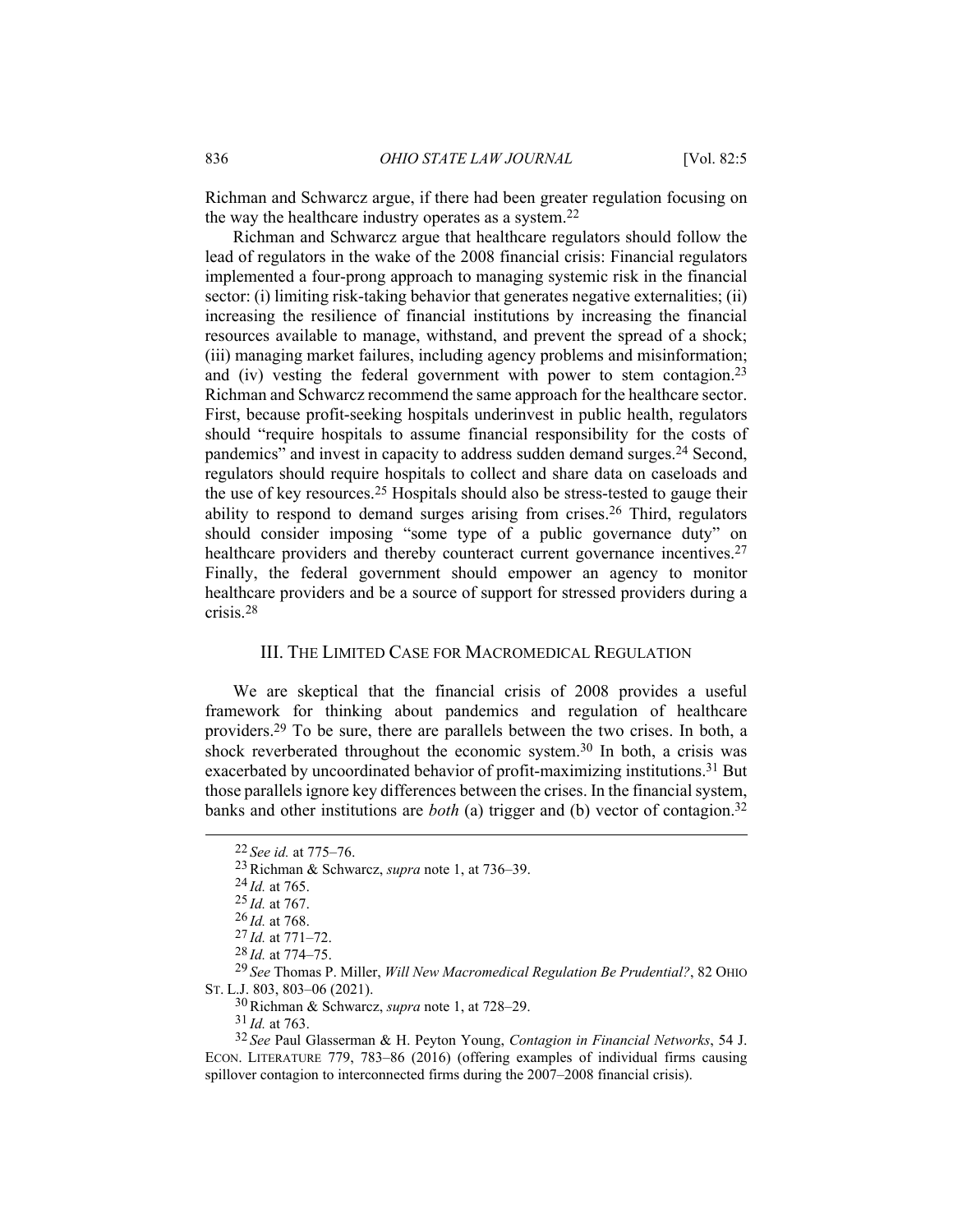That is, systemic risk can arise endogenously from financial institutions because (i) they are able to take enormous risks while (ii) anticipating government rescue if those risks go south.33

Healthcare providers are different. Generally, they are *neither* (a) trigger nor (b) vector of contagion.34 Although it is theoretically possible for a hospital to be the trigger of a pandemic, it appears rarely to be the case (the one exception might be "Typhoid Mary").<sup>35</sup> We are also unaware of evidence that the COVID-19 pandemic was transmitted across hospitals because of their interconnectedness.36 Indeed, the problem in healthcare is the *lack of interconnectedness* among hospitals: Inadequate coordination prevented many hospitals from providing the care patients needed.<sup>37</sup> Although Richman and Schwarcz emphasize that healthcare is a "system," it is little different from any system that has complex inputs and whose performance is critical during times of crisis. Healthcare is a system in the same sense that the steel industry was a system during World War II.38

Because banks are both trigger and vector of contagion, it's unsurprising that regulators focus on the behavior of banks and other financial institutions. But it would be a mistake for post-pandemic regulation to focus on healthcare providers in the same way. Policymakers have identified "pillars" for managing pandemic risk: (i) monitoring disease outbreaks, at home and abroad; (ii) public education and engagement with community-based organizations; (iii) surveillance, testing, quarantining, and treatment of infected individuals; (iv) regulating points of entry, international travel, and mass gatherings; (v) investing in laboratories and diagnostics; (vi) protecting health workers and preventing spread in health facilities; (vii) ensuring that health providers have the most recent information and necessary equipment to treat infected patients, especially during demand surges; (viii) establishing a robust supply chain to

<sup>33</sup> Richman & Schwarcz, *supra* note 1, at 736.

<sup>34</sup> *See generally* Dana Robinson & Ann Battenfield, *The Worst Outbreaks in U.S. History*, HEALTHLINE (Mar. 24, 2020), https://www.healthline.com/health/worst-diseaseoutbreaks-history [https://perma.cc/MV8K-9SM2] (detailing the history of noteworthy outbreaks of contagion in the United States; in that history, only the 1906–07 Typhoid Mary outbreak was an instance of a healthcare provider being either the trigger or vector of an outbreak).

<sup>35</sup> *Id.*

<sup>36</sup> *See* Chanu Rhee et al., *Incidence of Nosocomial COVID-19 in Patients Hospitalized at a Large US Academic Medical Center*, JAMA NETWORK OPEN (Sept. 9, 2020), https://jamanetwork.com/journals/jamanetworkopen/fullarticle/2770287 [https://perma.cc /KK82-JZZS].

<sup>37</sup> Richman & Schwarcz, *supra* note 1, at 744–48.

<sup>&</sup>lt;sup>38</sup> In their rejoinder, Richman and Schwarcz ignore these problems with their conceptualization of healthcare as a "system." *See* Barak D. Richman & Steven L. Schwarcz, *On Skepticism, Modesty, and Embracing Those with Whom We Disagree: A Rejoinder*, 82 OHIO ST. L.J. 869, 871–73 (2021). While there is some degree of interconnectedness among healthcare providers, that interconnectedness is rarely, if ever, a vector of contagion. *See generally* Robinson & Battenfield, *supra* note 34.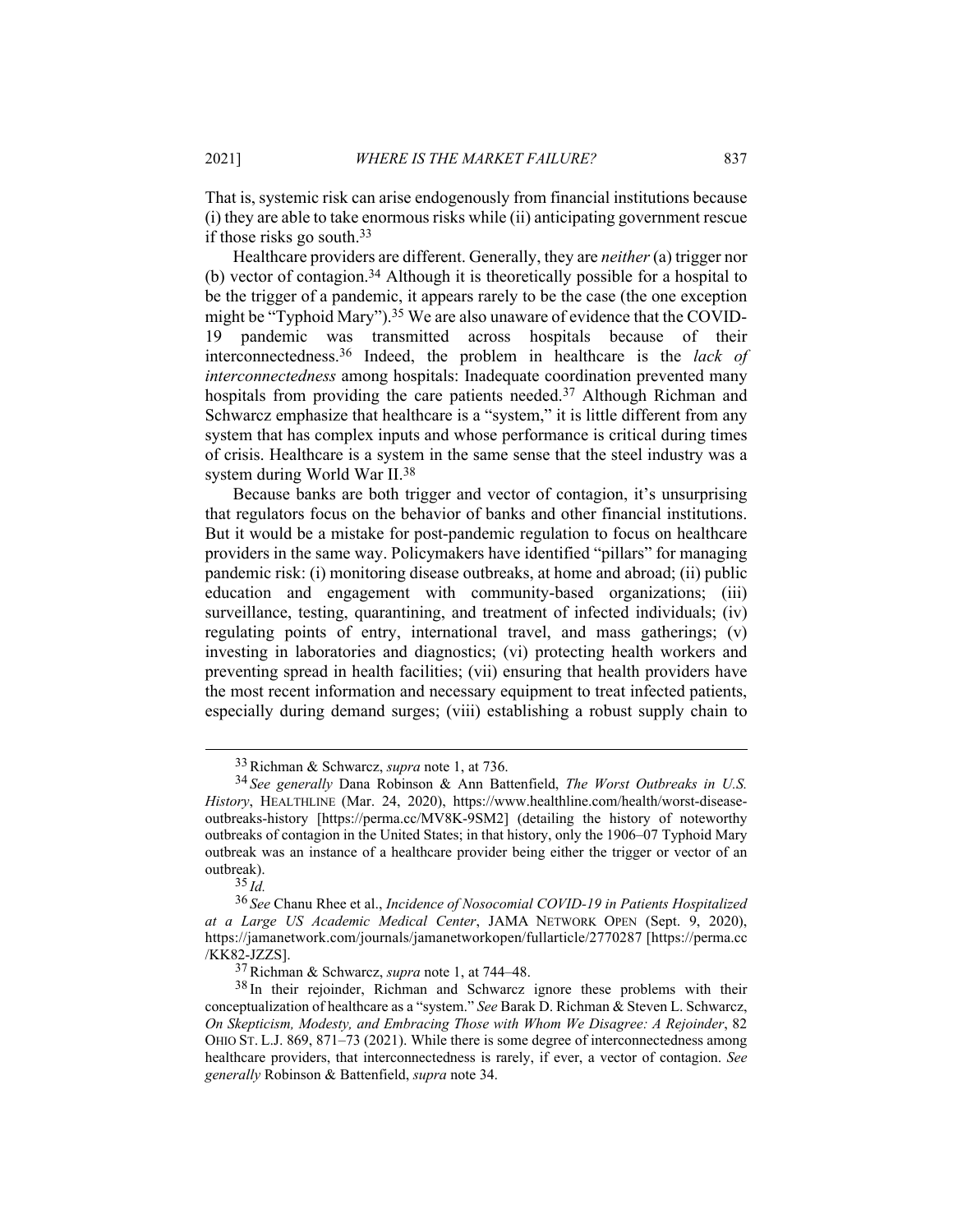health providers; (ix) ensuring that healthcare remains available for all conditions during a pandemic; and  $(x)$  vaccination.<sup>39</sup>

Most of these pillars require *ex ante* investments in pandemic preparedness by government agencies.<sup>40</sup> This is most obviously true for (i) through  $(v)$ ,  $(viii)$ and (x). With respect to these pillars, healthcare providers play, at most, a *second-order* role in the management of pandemic risk. By second order, we mean that providers can help implement government policy (by, for example, administering vaccines). To the extent that healthcare regulation is needed, it is only to ensure that providers are faithful agents of government policy. For example, there is tentative evidence that for-profit providers were less willing than nonprofit providers to defer elective procedures during the pandemic.<sup>41</sup> If so, regulation might be needed to ensure that for-profit providers adapt their operations in ways that are consistent with public policies seeking to limit spread. However, most pandemic strategies rely on the government, not healthcare providers.

With respect to the other pillars—(vi) protecting healthcare workers and minimizing spread at facilities, (vii) ensuring adequate supply of information and equipment, and (ix) ensuring that healthcare for non-pandemic illness remains available—healthcare providers play a *first-order* role. Hospitals need to invest in protecting their workers, equipping facilities for demand surges, and ensuring non-pandemic-related care. Notice, though, that the role of hospitals is to *react* to infections, not to preempt pandemics. In that sense, healthcare providers are playing, at most, a backup role to government policies investing in pandemic prevention. This is not to say that all pandemic preparedness going forward ought to rely on *ex ante* investments; instead, we suggest that focusing exclusively on *ex post* strategies neglects a critical part of preventing a public health crisis from spiraling out of control. To be sure, as Richman and Schwarcz emphasize, hospitals failed to play this backup role properly.42 They struggled with unmet demand surges and resource mismatches, in which some hospitals had too many beds or ventilators or personal protective equipment while others were overrun with patients and could not obtain the supplies they needed.<sup>43</sup>

<sup>39</sup> WORLD HEALTH ORG., COVID-19 STRATEGIC PREPAREDNESS AND RESPONSE PLAN 13–17 (2021).

<sup>40</sup> *See id.* at 13–17.

<sup>41</sup> Walter C. Jean, Natasha T. Ironside, Kenneth D. Sack, Daniel R. Felbaum & Hasan R. Syed, *The Impact of Covid-19 on Neurosurgeons and the Strategy for Triaging Non-Emergent Operations: A Global Neurosurgery Study*, 162 ACTA NEUROCHIRURGICA 1229, 1236 (2020).

<sup>42</sup> Richman & Schwarcz, *supra* note 1, at 743.

<sup>43</sup> The Daily, *The Mistakes New York Made*, N.Y. TIMES, at 12:42 (July 27, 2020), https://www.nytimes.com/2020/07/27/podcasts/the-daily/new-york-hospitals-covid.html (on file with the *Ohio State Law Journal*); *see also* Ilene Grossman, *COVID-19 Pandemic Strained Usual Interstate Resource Sharing During Emergencies, but Also Underscored Value of Cross-Border Cooperation*, COUNCIL STATE GOV'TS MIDWEST (Aug. 15, 2020), https://csgmidwest.org/covid-19-pandemic-strained-usual-interstate-resource-sharing-during-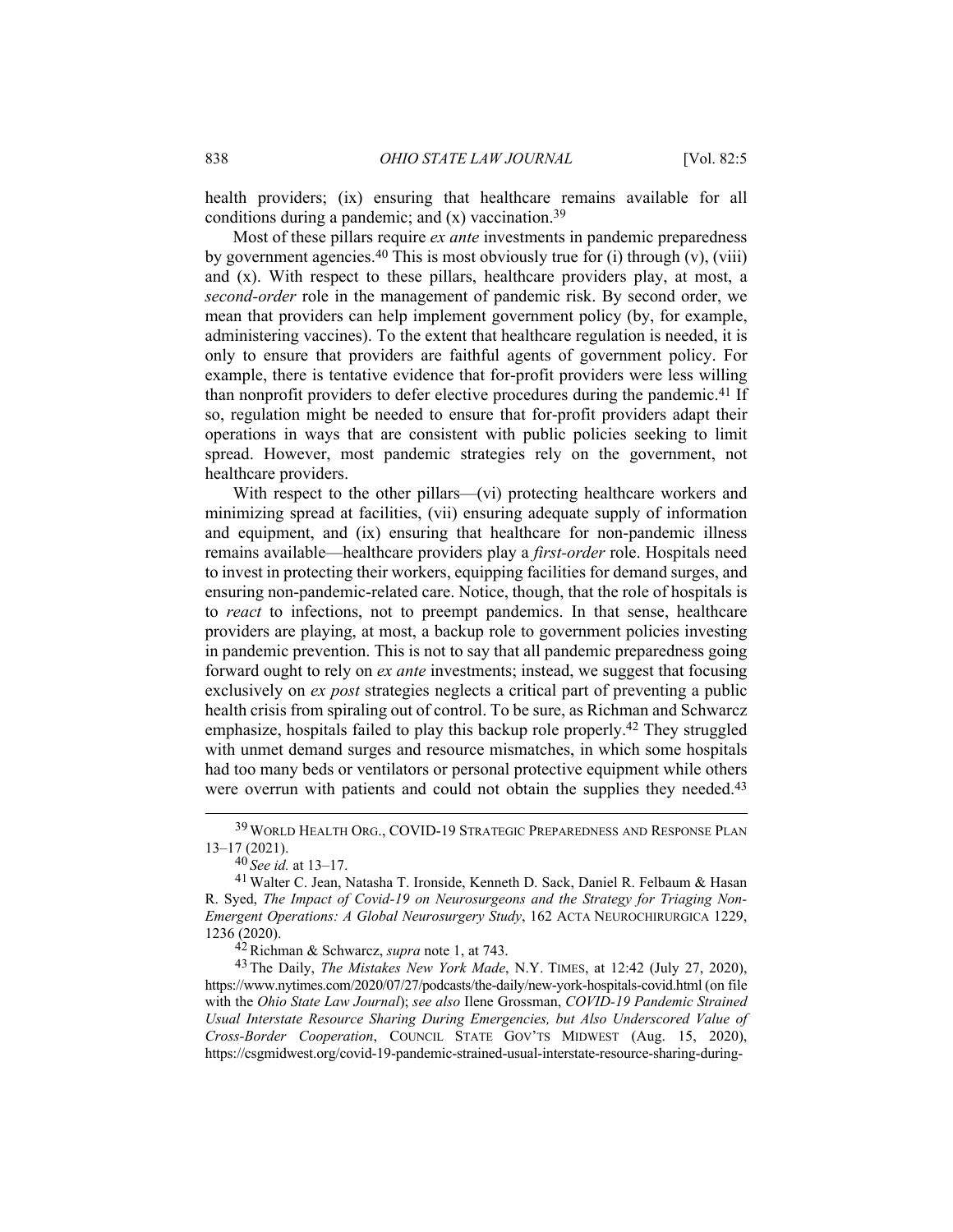Additionally, providers did not communicate effectively, making it difficult to collect comprehensive data and overcome resource disparities.44 Intervention is clearly necessary to ensure that hospitals fulfill their first-order roles.

What is the appropriate regulatory response to these failings? To answer that question, we first need to identify the pathologies underlying these failures.

## IV. WHAT SHOULD MACROMEDICAL REGULATION LOOK LIKE?

Richman and Schwarcz point to two pathologies: the profit motive and the lack of interconnectedness among hospitals.45

Many hospitals in the United States are for-profit institutions<sup>46</sup> (and even the nonprofits behave like for-profits<sup>47</sup>). The profit motive can distort the behavior of health providers in ways that are harmful to public health.<sup>48</sup> For example, it seems to have induced providers to invest heavily in elective procedures at the expense of primary care.49 Many hospitals halted elective surgeries to reallocate resources to COVID-19 patients.<sup>50</sup> As a result, a significant number of hospitals entered financial distress, especially those that took on a large number of uninsured patients and Medicaid patients.51 In 2020, at least thirty-six hospitals filed for bankruptcy in the United States and almost

47 Richman & Schwarcz, *supra* note 1, at 772.

48 *Id.* at 763.

emergencies-but-also-underscored-value-of-cross-border-cooperation/ [https://perma.cc/Y75M-PSWB].

<sup>44</sup> Jayson Marwaha, John D. Halamka & Gabriel Brat, *Lifesaving Ventilators Will Sit Unused Without a National Data-Sharing Effort*, STAT (May 4, 2020), https://www.statnews.com /2020/05/04/ventilators-sit-unused-without-national-data-sharing/ [https://perma.cc/LTM6- RVGR].

<sup>45</sup> Richman & Schwarcz, *supra* note 1, at 763–64, 767–68.

<sup>46</sup> *E.g.*, *Hospitals by Ownership Type*, KAISER FAM. FOUND., https://www.kff.org /other/state-indicator/hospitals-by-ownership/?currentTimeframe=0&sortModel=%7B%22 colId%22:%22Location%22,%22sort%22:%22asc%22%7D [https://perma.cc/XV2X-MG8Z] (showing that, in 2019, twenty-four percent of hospitals were for-profit entities).

<sup>49</sup> Elective procedures are highly profitable for hospitals, often generating \$700 more per admission than emergency procedures. *See* Dhruv Khullar, Amelia M. Bond & William L. Schpero, *COVID-19 and the Financial Health of US Hospitals*, 323 JAMA 2127, 2127  $(2020)$ 

<sup>50</sup> *See States Limiting Elective Procedures in Hospitals, Resuming Surgery in All Settings*, AM. ACAD. OPHTHALMOLOGY (July 16, 2020), https://www.aao.org/practicemanagement/article/states-begin-easing-elective-procedure-restriction [https://perma.cc/NW86- QBRR].

<sup>51</sup> Paula Moura, *What Is a Safety-Net Hospital and Why Is It So Hard to Define?*, PBS: FRONTLINE (May 18, 2021), https://www.pbs.org/wgbh/frontline/article/what-is-a-safetynet-hospital-covid-19/ [https://perma.cc/7JD7-7E27].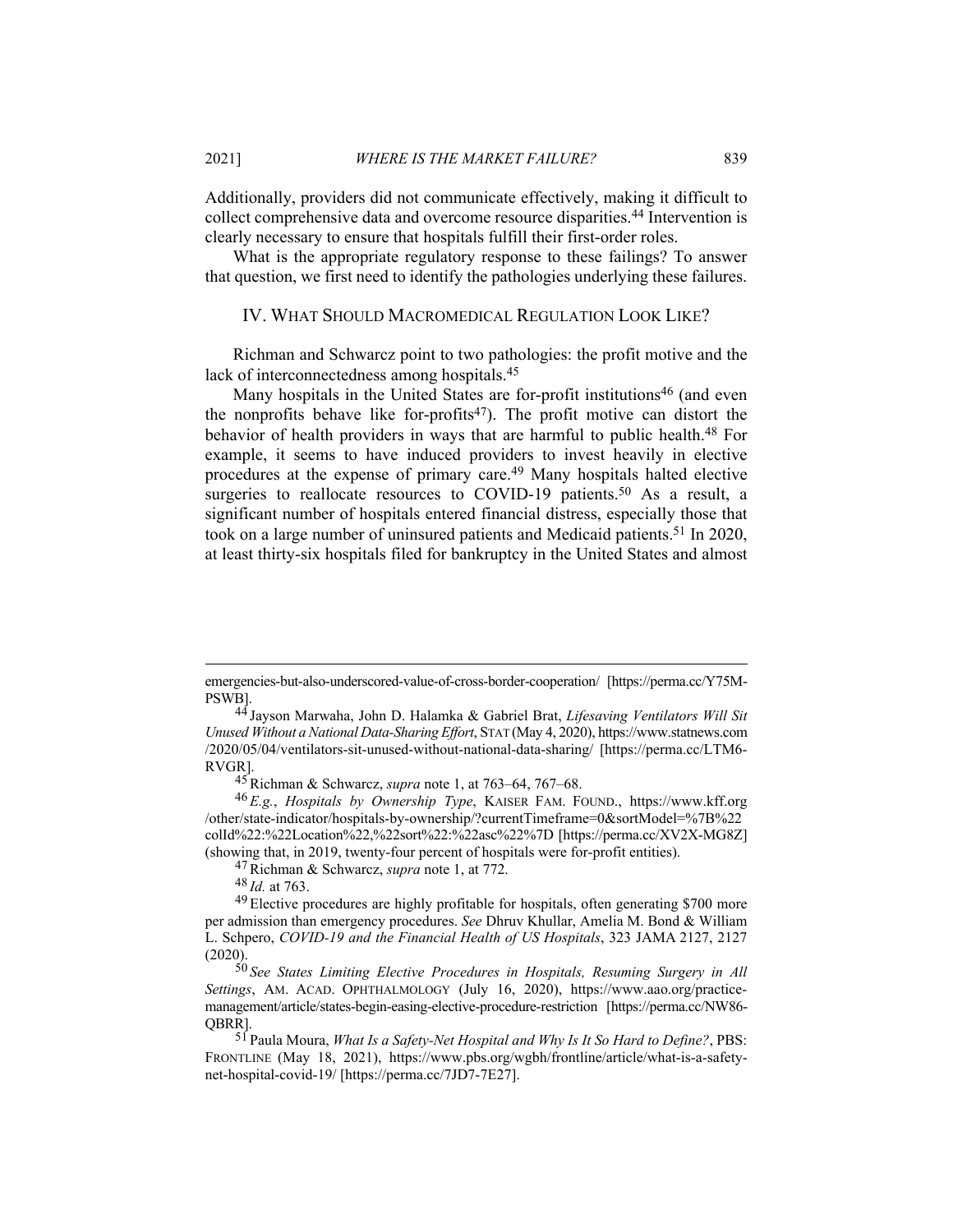two-thirds of hospitals were in financial distress.52 It is estimated that rural hospitals lost around 70% of their income in 2020 due to delayed procedures.<sup>53</sup>

Perhaps, then, macromedical regulation should constrain the profit-seeking motive of hospitals, as Richman and Schwarcz recommend? We are skeptical that the profit motive is a key driver of hospital missteps during the pandemic. Our skepticism derives from the fact that for-profits account for less than a quarter of all hospitals in the United States<sup>54</sup> and from the absence of data showing that nonprofits were better prepared for the pandemic than their forprofit counterparts. Some preliminary data suggests that nonprofits were more likely to suspend elective procedures,<sup>55</sup> but more data is needed before we can conclude that hospitals will be better equipped to handle pandemics if regulators constrain their profit motive.56

Moreover, we worry that resource constraints—not the profit motive explain the failures at many hospitals. High-profit hospitals, especially those in urban areas, had far more beds and fewer COVID-19 deaths than less profitable hospitals.<sup>57</sup> High-profit hospitals were also able to obtain supplies, such as personal protective equipment, because they could outbid other hospitals.<sup>58</sup> Thus, some disparities across hospitals appear to be a function of resources and funding, not excessive risk-taking or a failure to prepare for demand surges. To

55 *See* Jean, Ironside, Sack, Felbaum & Syed, *supra* note 41, at 1236.

<sup>52</sup> Lauren Coleman-Lochner, *Shaky U.S. Hospitals Risk Bankruptcy in Latest Covid Wave*, BLOOMBERG (Oct. 14, 2020), https://www.bloomberg.com/news/articles/2020-10- 14/shaky-u-s-hospitals-risk-bankruptcy-in-latest-covid-wave [https://perma.cc/89M9-XS6D].

<sup>53</sup> Sarah Jane Tribble, *Rural Hospitals Are Sinking Under COVID-19 Financial Pressures*, NPR (Aug. 22, 2020), https://www.npr.org/sections/health-shots/2020/08/22 /904455215/rural-hospitals-are-sinking-under-covid-19-financial-pressures [https://perma.cc /2SA7-FQMR]. This is not a new phenomenon—rural hospital closures have been making headlines for years—and even before 2020, a third of hospitals were losing money. Coleman-Lochner, *supra* note 52. Hospitals have been consolidating in wealthy, urban areas and healthcare providers have shifted towards outpatient care, putting even more financial pressure on poor or rural areas. *See* Shawn Baldwin, *Why US Hospitals Are Closing*, CNBC (Feb. 25, 2020), https://www.cnbc.com/2020/02/14/how-the-mayo-clinic-and-partnershealthcare-make-money.html [https://perma.cc/X9PQ-G9UG].

<sup>54</sup> *Hospitals by Ownership Type*, *supra* note 46.

<sup>56</sup> Perhaps lessons can be drawn from New Jersey's experiment with governance during the pandemic: Three nonprofit hospital CEOs were authorized to make strategic and operational decisions for all acute care hospitals in the state. *See* N.J. DEP'T OF HEALTH, EXECUTIVE DIRECTIVE NO. 20-007, AUTHORIZATION FOR NEW JERSEY'S LEVEL I TRAUMA CENTERS TO COORDINATE REGIONAL EFFORTS RELATED TO COVID-19 SURGE PLANNING & EXPANDING HOSPITAL BED CAPACITY 3 (2020), https://nj.gov/health/legal/covid19/4-11- 20\_ExecutiveDirectiveNo20-007RegionalCoordinators.pdf [https://perma.cc/5ZZW-9L2J].

<sup>57</sup> Brian M. Rosenthal, Joseph Goldstein, Sharon Otterman & Sheri Fink, *Why Surviving the Virus Might Come Down to Which Hospital Admits You*, N.Y. TIMES (Dec. 25. 2020), https://www.nytimes.com/2020/07/01/nyregion/Coronavirus-hospitals.html [https:// perma.cc/NE5Z-RV5T].

<sup>58</sup> *See* Tucker Doherty, *Health Providers' Scramble for Staff and Supplies Reveals Sharp Disparities*, POLITICO (Aug. 14, 2020), https://www.politico.com/news/2020/08/14 /coronavirus-health-care-supplies-disparities-395105 [https://perma.cc/2A4T-9D8V].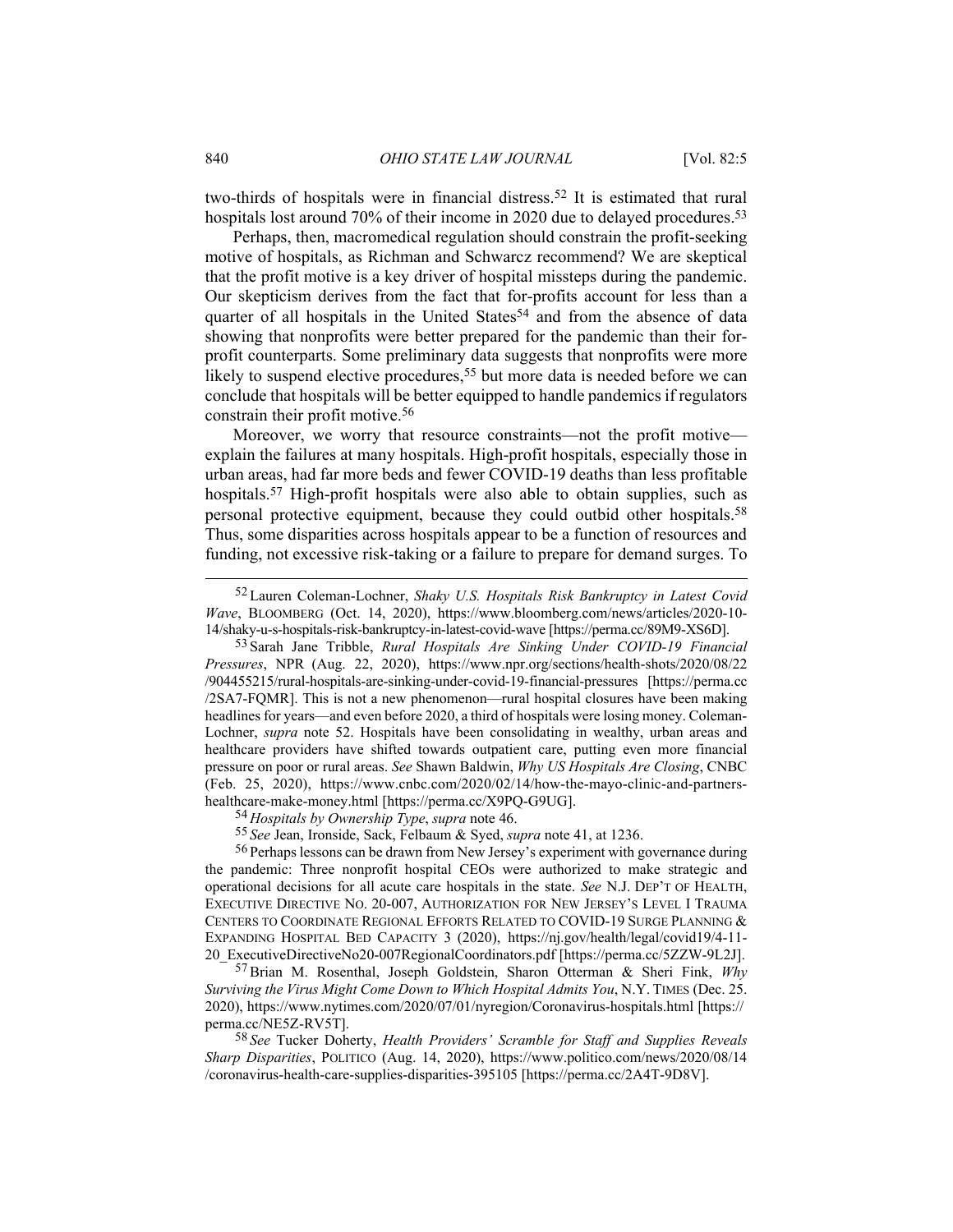be sure, many providers prioritized profits and underinvested in public health, even going so far as to try to avoid accepting transfers of COVID-19 patients without insurance,<sup>59</sup> but many hospitals in poor and rural areas could not invest further in pandemic preparedness.<sup>60</sup> In fact, most hospitals in the United States likely could not shoulder this new financial burden. The median operating margin for a hospital in 2018, prior to the start of the pandemic, was 2.0% and the median hospital had about fifty-three days' cash on hand; hospitals at the twenty-fifth percentile, however, had a -4.4% operating margin and 7.6 days cash on hand.<sup>61</sup> The average margin among the bottom quartile was  $-14.5\%$ .<sup>62</sup> These statistics show that, if hospitals are unable to pass on the costs of mandates to patients (which, the evidence shows, they are unable to  $d\sigma^{63}$ ), we should worry about their ability to shoulder those costs. Mandating that hospitals further invest in their capacity to address demand surges could bankrupt many hospitals, especially in poor and rural areas where there are fewer available options.64

Another potential pathology is the fragmentation of our healthcare system. The atomistic behavior of providers, Richman and Schwarcz argue, prevented coordination that could have ensured a more effective response to the pandemic.65 Yet global data suggest that the severity of COVID-19 is not strongly correlated with the interconnectedness of healthcare providers.<sup>66</sup> Although the United States continues to have the most confirmed cases over the course of the pandemic, differences between the United States and other countries attenuate when case rates are normalized by population.67 The United States, for example, had comparable death rates to Italy and the United Kingdom,68 both of which have universal healthcare systems without a profit

<sup>59</sup> *See The Mistakes New York Made*, *supra* note 43, at 14:01.

 $60$  Indeed, some critics point to government regulation as one reason why many hospitals had too few beds during the pandemic. *See* Justin Haskins, *America's Hospitals Are Unprepared for Coronavirus – Here's Why You Should Blame Government*, HILL (Mar. 21, 2020), https://thehill.com/opinion/healthcare/488783-americas-hospitals-are-unprepared-forcoronavirus-heres-why-you-should?rl=1 [https://perma.cc/YWH7-JPEA].

<sup>61</sup> Khullar, Bond & Schpero, *supra* note 49, at 2127.

<sup>62</sup> John Romley, *Pre-COVID-19, Many Hospitals Were in Good Financial Shape*, USC LEONARD D. SCHAEFFER CTR. FOR HEALTH POL'Y & ECON. (Apr. 28, 2020), https:// healthpolicy.usc.edu/evidence-base/pre-coronavirus-hospital-financials-variedconsiderably/ [https://perma.cc/LGG3-BG9Z].

<sup>63</sup> *See, e.g.*, Lindrooth, Perraillon, Hardy & Tung, *supra* note 10, at 119.

<sup>64</sup> *See* Tribble, *supra* note 53.

<sup>65</sup> Richman & Schwarcz, *supra* note 1, at 743–45.

<sup>66</sup> *See generally Mortality Analyses*, JOHNS HOPKINS UNIV. & MED.: CORONAVIRUS RES. CTR. (Sept. 5, 2021), https://coronavirus.jhu.edu/data/mortality [https://perma.cc/3L9K-YGDG] [hereinafter JOHNS HOPKINS].

 $67$   $\bar{I}d$ 

<sup>68</sup> *Id.*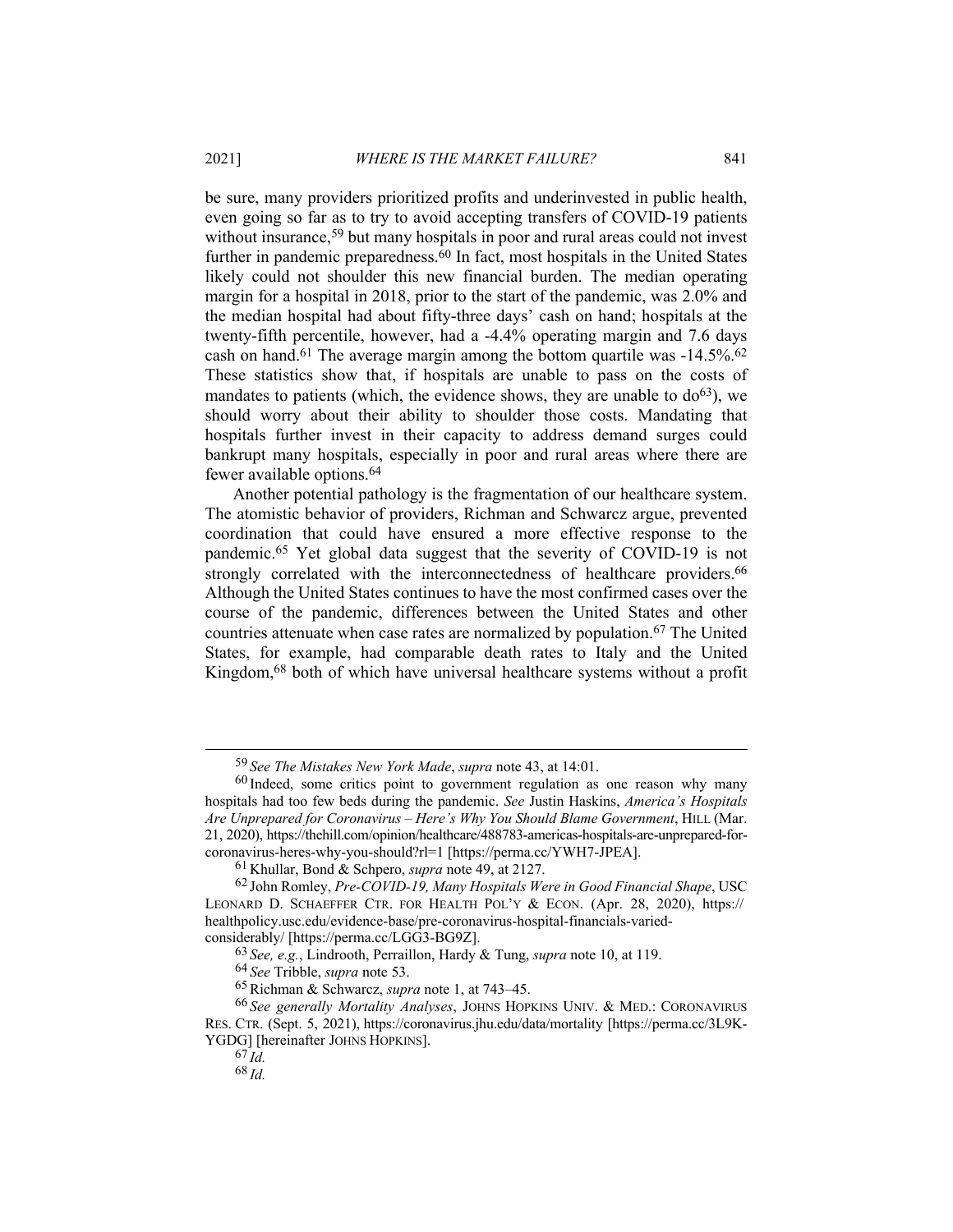motive.69 Spain and France had slightly fewer deaths per 100,000,70 yet France is considered one of the best universal healthcare systems in the world.71 If we look at the case-fatality rate, the puzzle deepens further. The United States had a lower case-fatality rate than Italy, Australia, the United Kingdom, Germany, Belgium, Spain, Portugal, and France.<sup>72</sup> Although exact calculations for casefatality rates can vary based on country,73 these data raise doubts about whether healthcare interconnectedness had a sizable impact on pandemic outcomes.

Even if fragmentation was an important driver of pandemic outcomes,74 the nature of the "fragmentation" needs to be specified carefully. In the United States, a major fragmentation problem was the lack of information-sharing across hospitals.75 The federal government, for example, was able to obtain a large supply of ventilators, but lacked the information necessary to distribute them to hospitals in most need.76

What is the appropriate policy response to this fragmentation problem? Richman and Schwarcz argue that health providers should be required to "assume financial responsibility for the costs of pandemics and thus financially induce them to prepare for population crises."77 Regulators might "stress test"

72 JOHNS HOPKINS, *supra* note 66.

73 *See* Morteza Abdullatif Khafaie & Fakher Rahim, *Cross-Country Comparison of Case Fatality Rates of COVID-19/SARS-COV-2*, 11 OSONG PUB. HEALTH & RSCH. PERSPS. 74, 78 (2020).

<sup>69</sup> *See* ORG. FOR ECON. COOP. & DEV., UNIVERSAL HEALTH COVERAGE AND HEALTH OUTCOMES 23 (2016), https://www.oecd.org/els/health-systems/Universal-Health-Coverageand-Health-Outcomes-OECD-G7-Health-Ministerial-2016.pdf [https://perma.cc/5KKG-J4F8].

<sup>70</sup> JOHNS HOPKINS, *supra* note 66.

<sup>71</sup> Charlotte Morabito, *France's Health-Care System Was Ranked as the World's Best—Here's How It Compares with the US'*, CNBC (June 11, 2019), https://www.cnbc.com /2019/05/17/france-versus-the-united-states-how-the-two-nations-health-care-systems-compare .html [https://perma.cc/2PAY-HP2D]. On the other hand, all of these nations performed worse than countries like Singapore and New Zealand, both of which had around half a death per 100,000. JOHNS HOPKINS, *supra* note 66.

<sup>74</sup> This possibility is supported by Arush Lal, Ngozi A. Erondu, David L. Heymann, Githinji Gitahi & Robert Yates, *Fragmented Health Systems in COVID-19: Rectifying the Misalignment Between Global Health Security and Universal Health Coverage*, 397 LANCET 61, 62–63 (2021). They identify two indicators of a country's preparedness for major health events: global health security (GHS) and universal health coverage (UHC). *Id.* at 61. GHS focuses on infectious disease threats, especially at the international level, and pandemic preparedness. *Id.* UHC focuses on the accessibility of primary healthcare and preventative care. *Id.* Prior to the pandemic, the United States was rated highly on GHS but poorly on UHC; conversely, the United Kingdom and Italy had high UHC scores but low GHS scores. *Id.* at 62–63. Countries with high scores on both dimensions—including Taiwan, Vietnam, and South Korea—responded most effectively to the pandemic. *Id.* at 63.75 Richman & Schwarcz, *supra* note 1, at 746; *see also* José Miola, *Putting the Morals* 

*Back into Medicine – Emphasizing the 'We' over the 'Me*,*'* 82 OHIO ST. L.J. 815, 819–20 (2021) (showing how information-sharing in the United Kingdom is incredibly valuable to the operations of the NHS).

<sup>76</sup> Marwaha, Halamka & Brat, *supra* note 44.

<sup>77</sup> Richman & Schwarcz, *supra* note 1, at 765.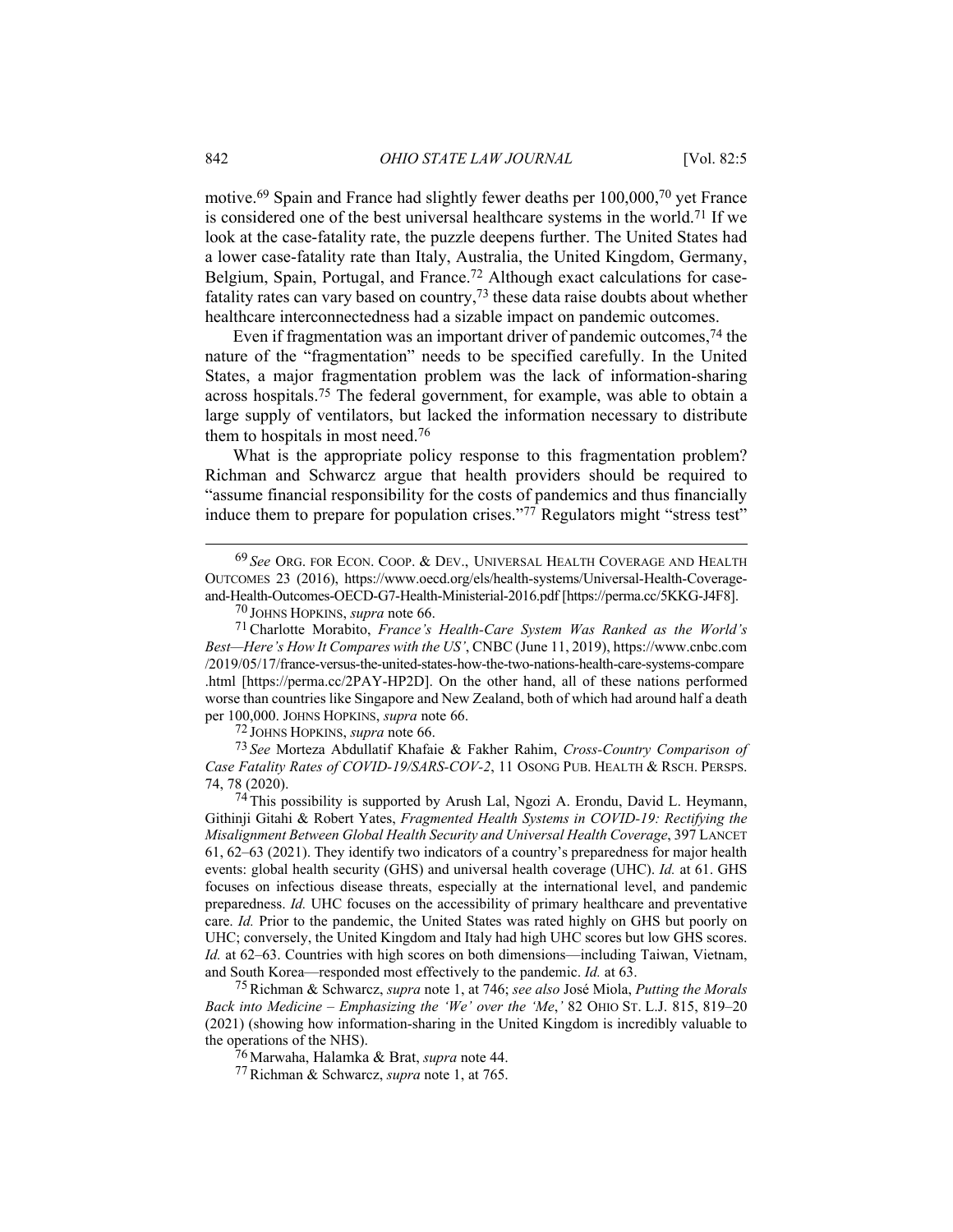providers to verify that they have made necessary investments to address demand surges.78 And because regulators are often fighting "last year's war," Richman and Schwarcz suggest imposing a governance duty on healthcare providers to promote public health.79

It is telling, though, that when Richman and Schwarcz advocate a "duty to stockpile," they defend this duty, in part, on the ground that the government has a poor track record in stockpiling.80 The authors, in other words, believe that the private sector has an advantage, relative to the government, in performing a public health mission. But when the government pursues a public policy mission, we expect it to fund that mission using tax dollars because the mission benefits society generally. That's most obviously true for public health missions, which definitionally benefit the public. Richman and Schwarcz, however, would impose unfunded mandates on private healthcare providers.<sup>81</sup> Hospitals would not be subsidized for protecting public health (a positive externality).<sup>82</sup> They would have to bear the costs and, to the extent they can, shift those costs to patients.<sup>83</sup> If providers shift all costs to patients, we will—in theory—have a world that's similar to one where tax dollars are used to subsidize healthcare providers. Either way, patients will be paying for the public health investments—through higher health costs charged by providers or through higher taxes charged by the government. We should worry, however, that many hospitals may be unable to shift all costs to patients. $84$  If so, these hospitals could suffer financial distress and potentially shut down, with adverse health consequences for patients.<sup>85</sup>

#### V. CONCLUSION

We think unfunded mandates are a mistake. Public health is a public problem. If health providers must be enlisted to protect the public, they should be subsidized as they foster this positive externality. Imposing unfunded macromedical regulations is far more likely to bankrupt hospitals servicing lowincome or rural regions, leaving these areas even more vulnerable.<sup>86</sup>

<sup>78</sup> *Id.* at 768.

<sup>79</sup> *Id.* at 772.

<sup>80</sup> *Id.* at 769; *see also* Amy B. Monahan, *Two Cheers for the US Health Security Infrastructure*, 82 OHIO ST. L.J. 823, 830 (2021).

<sup>81</sup> Richman & Schwarcz, *supra* note 1, at 767 n.235.

<sup>82</sup> *See id.* at 772.

<sup>83</sup> AM. HOSP. ASS'N, REGULATORY OVERLOAD: ASSESSING THE REGULATORY BURDEN ON HEALTH SYSTEMS, HOSPITALS AND POST-ACUTE CARE PROVIDERS 3 (2017), https:// www.aha.org/system/files/2018-02/regulatory-overload-report.pdf [https://perma.cc/YTR4- RAGP].

<sup>84</sup> *See* Lindrooth, Perraillon, Hardy & Tung, *supra* note 10, at 117; Austin B. Frakt, *How Much Do Hospitals Cost Shift? A Review of the Evidence*, 89 MILBANK Q. 90, 109–10 (2011).

<sup>85</sup> Gujral & Basu, *supra* note 10, at 14–15.

<sup>86</sup> *See* Coleman-Lochner, *supra* note 52.